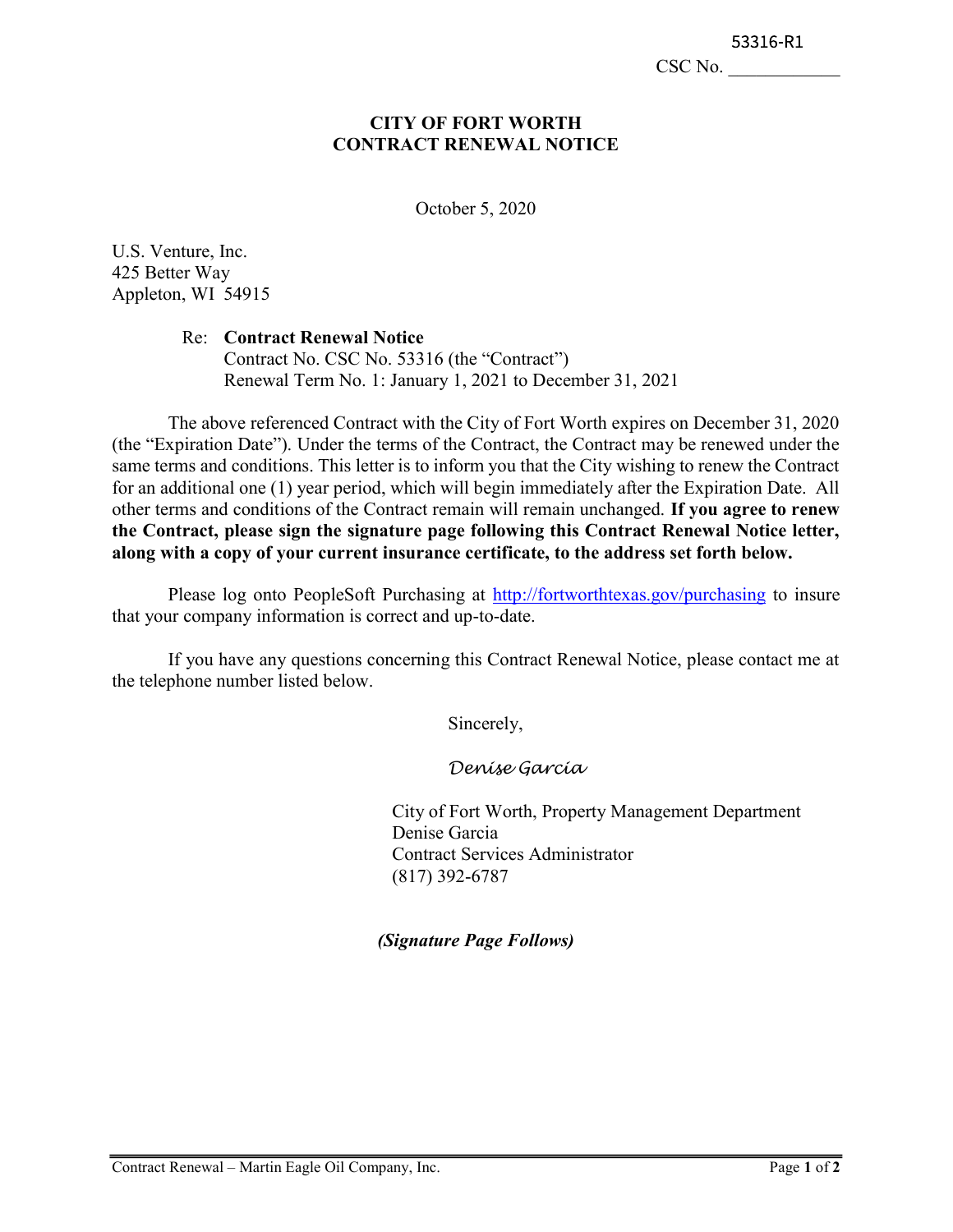### ACCEPTED AND AGREED:

CONTRACT COMPLIANCE MANAGER: CITY OF FORT WORTH By signing I acknowledge that I am the person responsible for the monitoring and administration of this contract, including Dana Burg  $\text{By:}\qquad$  Dana Burghdoff (Oct 7, 202 $\%$ :45 CD ensuring all performance and reporting Name: Dana Burghdoff requirements. Title: Assistant City Manager By: \_\_\_\_\_\_\_\_\_\_\_\_\_\_\_\_\_\_\_\_\_\_\_\_\_\_\_\_\_\_ APPROVAL RECOMMENDED: Name: Randy Rendon Title: Fuel Service Manager Steve Cooke APPROVED AS TO FORM AND **Bv:** Steve Cooke (Oct 7, 2020 09:35 CDT) LEGALITY: Name: Steve Cooke Title: Property Management Director *Christopher Austria*<br>By: christopher Austria (Oct 7, 2020 12:28 CDT) ATTEST: Name: Christopher Austria Title: Assistant City Attorney for Ronald P. Gonza  $\mathbf{By:} \qquad$  for Ronald P. Gonzales (Oct 8, 2020 08:50 CONTRACT AUTHORIZATION: Name: Mary Kayser M&C: 19-0413 Title: City Secretary Date Approved: 12/17/2019 Form 1295 Certification No.: 2019-558906

U.S. Venture, Inc. Elyse Mollner Stackhouse<br>2020.10.05 15:41:32 -05'00' > 2020.10.05 2021 By: Name: Elyse Mollner Stackhouse Title: General Counsel/Secretary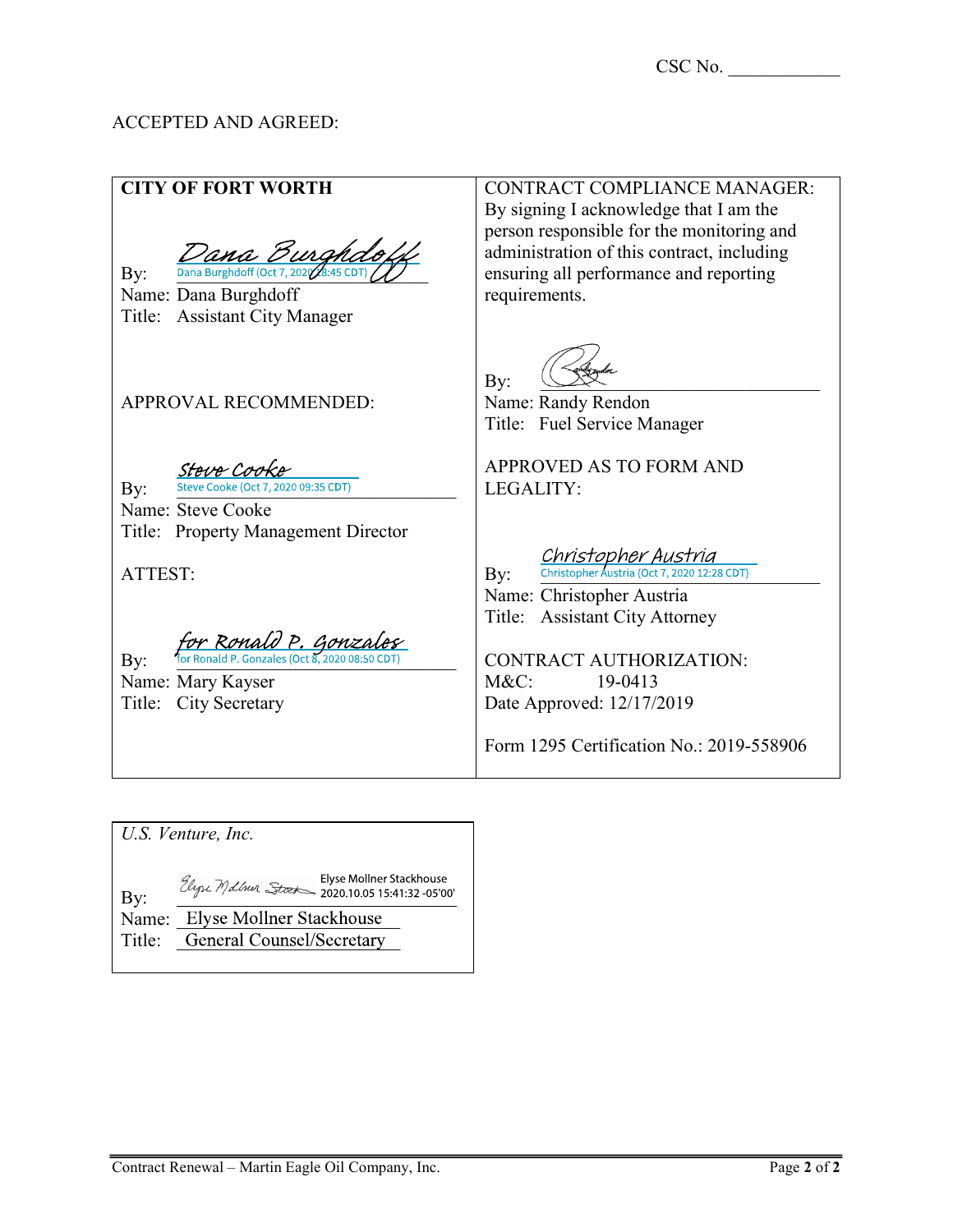

Official site of the City of Fort Worth, Texa

Corporation in an Annual Amount Up to \$12,000,000.00 for Motor Fuels and Aviation Fuels for the Property Management Department and Other Public Agencies; Authorize Execution of a Rebate Agreement with National Intergovernmental Purchasing Alliance Company d/b/a OMNIA Partners, Public Sector (ALL COUNCIL DISTRICTS)

#### RECOMMENDATION:

It is recommended that the City Council:

1. Award a multiple national award to Mansfield Oil Co. of Gainesville, Inc., Martin Eagle Oil Company, Inc., Truman Arnold Companies, Pinnacle Petroleum, Inc., and Petroleum Traders Corporation as suppliers of motor and aviation fuels for public agencies in all forty-eight contiguous states in the United States;

2. Authorize Execution of Non-Exclusive Agreements with Mansfield Oil Co. of Gainesville, Inc., Martin Eagle Oil Company, Inc., Truman Arnold Companies, Pinnacle Petroleum, Inc., and Petroleum Traders Corporation in an annual amount up to \$12,000,000.00 for Motor and Aviation Fuels for the Property Management Department; and

3. Authorize Execution of a Rebate Agreement with National Intergovernmental Purchasing Alliance Company d/b/a OMNIA Partners, Public Sector.

#### DISCUSSION:

The Property Management Department and other public agencies throughout the United States will use these agreements to obtain unleaded, diesel, Jet-A fuels, and alternative fuels required in the DFW nonattainment area to supply and operate equipment. No guarantee was made that a specific amount of these fuels would be purchased. Unleaded and diesel fuel will be used by various City departments. The Jet-A aviation fuel will be used by the Police Department.

The City previously awarded separate agreements for unleaded fuels and diesel fuels on December 2, 2014 (M&C P-11056) and for Jet-A aviation fuel on June 7, 2011 (M&C P-11716). The previous Agreements were competitively bid. During the previous year, the City purchased approximately \$5,370,552.18 of motor fuels and approximately \$42,643.00 of Jet-A aviation fuels. The additional estimated annual amount listed in this action is requested to cover potential increases in prices and volumes over the five year term of the Agreement. A price change of 50 cents per gallon can impact the annual expenditures by \$1,000,000.00.

Other public agencies participating in the previous agreements have purchased approximately 44,194,959 gallons of motor fuels. The City of Fort Worth expects to save approximately \$45,000.00 annually over previous agreements as a direct result of the increased volume of participation of the other public agencies.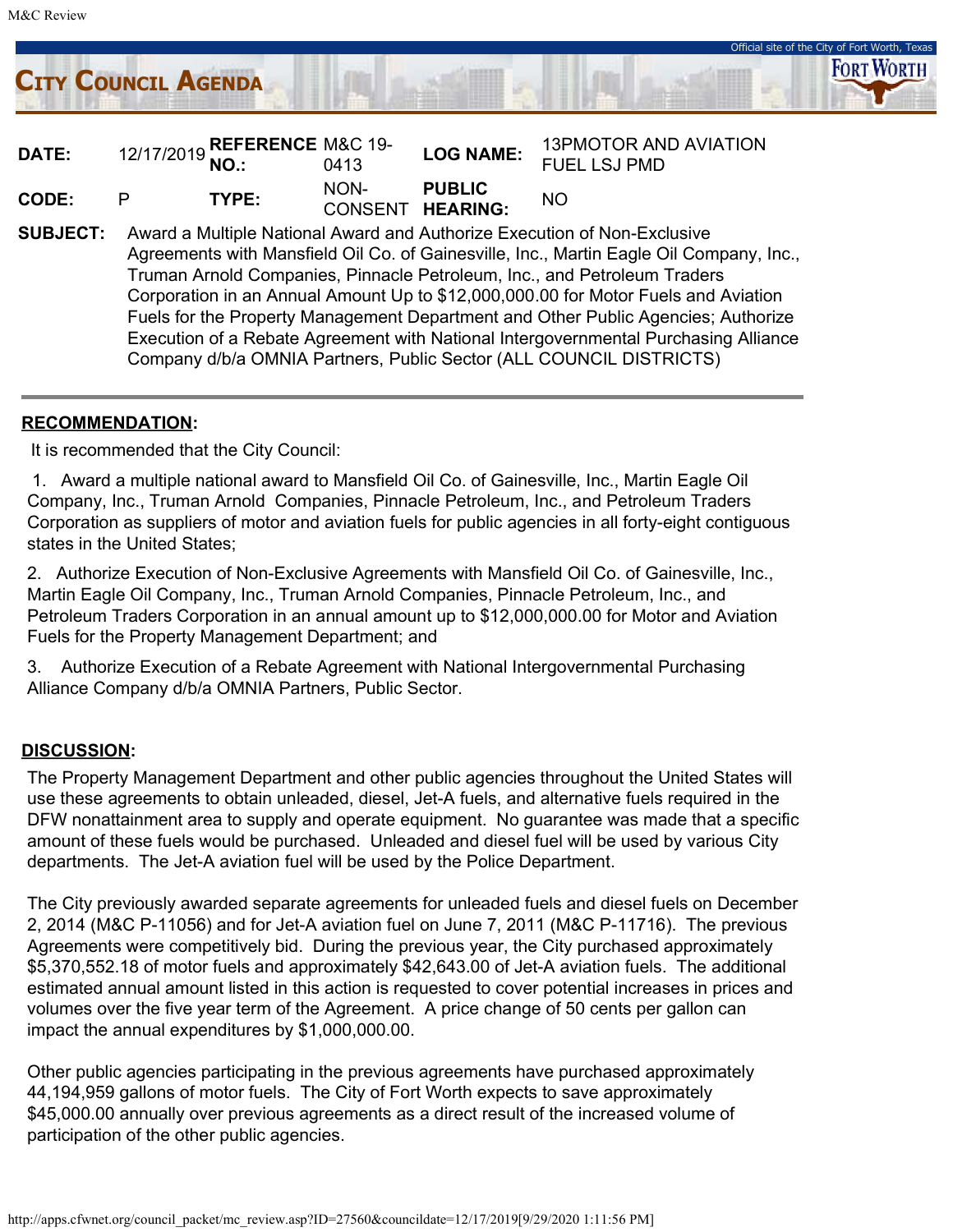Under the Rebate Agreement, the City of Fort Worth will receive a minimum of 8.333 percent of a one-cent administration fee that is paid to National Intergovernmental Purchasing Alliance d/b/a OMNIA Partners, Public Sector by the petroleum vendors for each gallon of fuel sold under these national cooperative contracts. This rebate could generate approximately \$50,000.00 annually in revenue to the City. The City will have no liability or responsibility for purchases by other public agencies. The Non-Exclusive Agreements were bid as a National Cooperative Purchasing Request for Proposals (RFP) to develop and encourage cooperative purchasing efforts to reduce the cost of motor and aviation fuel to the City and other public agencies. The RFP included estimated annual quantities from current public agencies using the contract and allowed for quantities additional new agencies may have under the contract with a total estimated quantity of 50 million gallons. The RFP evaluation factors included responsiveness and clarity of proposal, ability to meet City of Fort Worth specifications, the National Program, vendor qualifications and contract cost. Representatives of the City's Property Management Department, Fire, Police, Code Compliance, Transportation and Public Works and Water Departments were invited to participant in the evaluation. However, only Purchasing Division, Property Management Department, and Code Compliance participated in the evaluation of the proposals received and found all five participating fuel providers qualified in multiple categories; Mansfield Oil Co. of Gainesville, Inc., Martin Eagle Oil Company, Inc., Truman Arnold Companies, Pinnacle Petroleum, Inc., and Petroleum Traders Corporation to be the best evaluated firms for award of the agreements.

ADVERTISEMENT - A Request for Proposals (RFP) was advertised in the Fort Worth Star-Telegram on August 21, 2019, August 28, 2019, September 4, 2019, September 11, 2019, September 18, 2019, September 25, 2019 and October 2, 2019. Thirteen vendors were solicited from the purchasing database; five responses were received.

M/WBE OFFICE - A waiver of the goal for MBE/SBE subcontracting requirements was requested by the Purchasing Division and approved by the M/WBE Office, in accordance with the BDE Ordinance, because the purchase of goods or services is from sources where subcontracting or supplier opportunities are negligible.

ADMINISTRATIVE CHANGE ORDER - An administrative change order or increase may be made by the City Manager in the amount up to \$50,000.00 and does not require specific City Council approval as long as sufficient funds have been appropriated.

AGREEMENT TERM - Upon City Council approval, these Agreements shall have an initial term of five years beginning on January 1, 2020 and ending on December 31, 2020.

RENEWAL OPTIONS - These Agreements may be renewed for up to four successive one-year terms at the City's option. This action does not require specific City Council approval, provided the City Council has appropriated sufficient funds to satisfy the City's obligation during the renewal term.

## FISCAL INFORMATION/CERTIFICATION:

The Director of Finance certifies that upon approval of the above recommendations funds are available in the current operating budget, as appropriated, and that contingent on the approval and the adoption of the Fiscal Year 2021 Budget by the City Council, funds will be available in the Fiscal Year 2021 Operating Budget, as appropriated, in the Fleet & Equipment Services (Fleet & Equip Serv) Fund. Prior to an expenditure being incurred, the Property Management Department has the responsibility to validate the availability of funds.

**BQN\\** 

|  |  |  |  | Fund   Department   Account   Project   Program   Activity   Budget   Reference #   Amount |  |
|--|--|--|--|--------------------------------------------------------------------------------------------|--|
|  |  |  |  |                                                                                            |  |